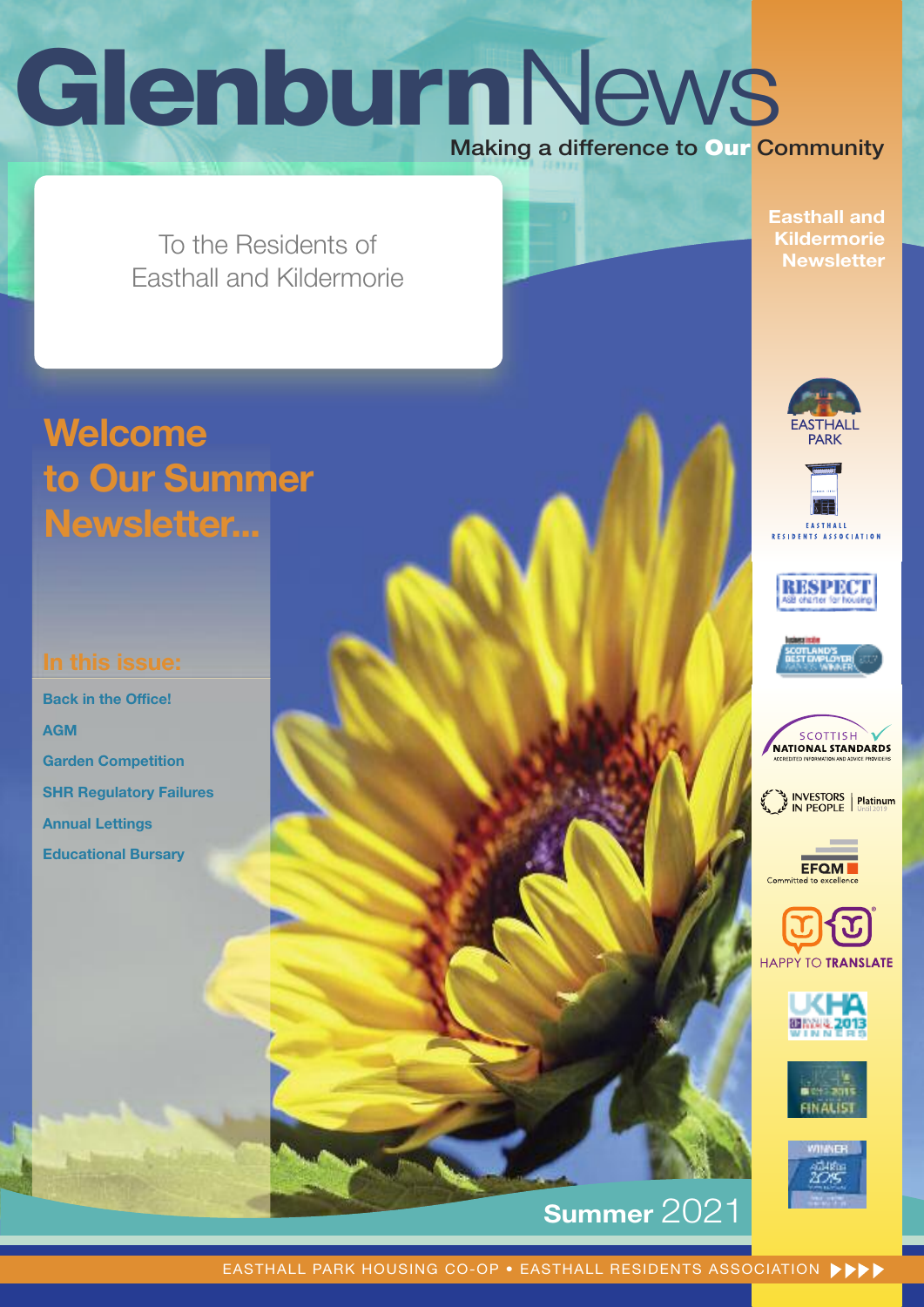# <sup>2</sup> **Glenburn**News

# **'We're back in the Office!'**

Life for staff and tenants of Easthall Park Housing Co-operative changed in March 2020 when the World Health Organisation (WHO) declared a pandemic due to the coronavirus. The last 17 months has been unprecedented and have resulted in changes to how we engage with our tenants and our business operating model.

Our tenants have adapted positively to the challenge of these changes and have allowed us to deliver 'business as usual' as far as we possibly could during these challenging times.

In line with Scottish Government guidance and statement made on the 3rd August 2021 by the First Minister, we will re-open our office to the public on Monday 6th September 2021.

We prioritise the health and wellbeing of our tenants and employees, and following a full risk assessment we will continue operating a hybrid model of staff working in the office and working at home.

This is an ongoing process which will be informed by the Coronavirus and Scottish Government Guidance on returning to work.

Initially from 6th September 2021 we will be operating an appointment only service and we will keep you updated as these arrangements progress.

We would like to thank our tenants for their support and patience in adjusting to our temporary arrangements during the last 17 months, and look forward to welcoming you into our offices again on 6th September 2021.

# **£364,000: What a result!!**

We offer a comprehensive welfare rights advice service to all Easthall Park Housing Co-operativetenants. Our Welfare Rights Advisor is able to support & assist tenants on a wide variety of issues including:

- **• Providing benefit checks / Income maximization checks.**
- **• Completing benefit forms.**
	- **• Assisting tenants to make benefit claims.**
- **• Challenging benefit decisions & obtaining appeal representation.**

The Welfare Rights Service has assisted 293 tenants since March 2020 and has been able to claim over £364,000 in benefits. Since 2018, we have assisted tenants to claim over £1milion in benefits.

**Our Welfare Rights Advisor – Leigh Marinelli is available Monday to Friday between 9am & 5pm. Appointments can be made by calling 0141 781 2277. If you would prefer to contact via email you can email Leigh directly at leigh@easthallpark.org.uk**

Currently due to COVID19 restrictions all appointments will be via telephone (or zoom if requested).

# **Annual General Meeting Diary Reminder!**

The Co-operative will be holding its Annual General Meeting on Monday 6th September in the Glenburn Centre at 6.30pm.  $666666$ 

## **Please put this date in your diary!**

Please come along to hear and take part what will be happening in your community, you can join the management committee, find

out who wins the best garden awards and there will be food and a free prize draws on the evening.

SEPTEMBER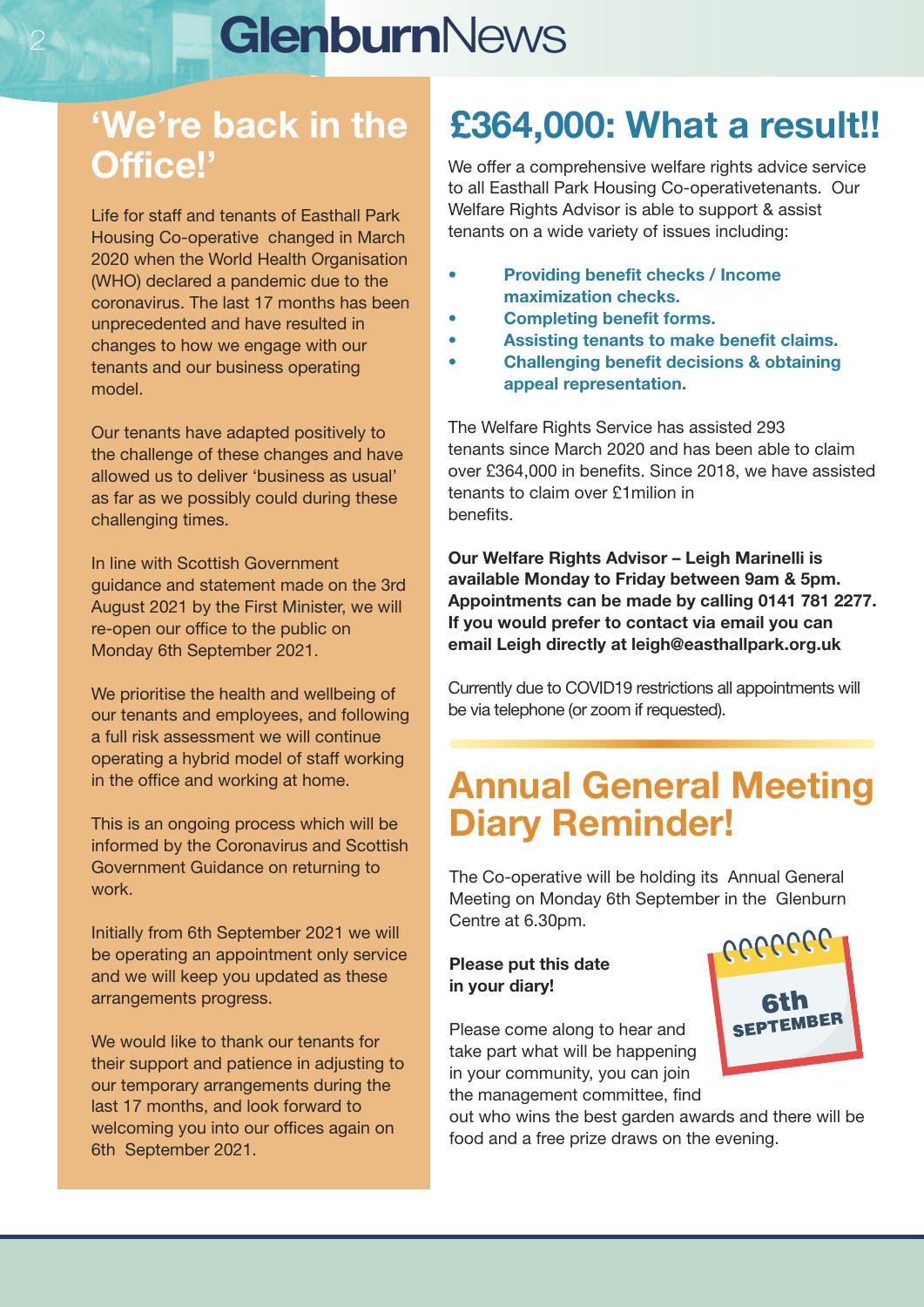# **Reporting Significant Failures to the Scottish Housing Regulator**

As a tenant of Easthall Park Housing Co-operative, if you feel there has been a significant performance failure (SPF) in how the Co-operative delivers its services or conducts their business, you can report your concerns to the Scottish Housing Regulator (SHR)

### **Complaints about your landlord**

An SPF is not an individual tenant complaint about services. If you have a complaint, for example about repairs to your own home, then you should raise this directly with your landlord through its complaint's procedure.

### **What is an SPF?**

An SPF is where a landlord has

- consistently and repeatedly fails to achieve outcomes in the Scottish Social Housing Charter or out comes agreed locally with tenants;
- or has not reported its performance annually to its tenants or the annual reported performance does not reflect actual performance;
- or has materially failed to meet our Regulatory Standards;
- and the landlord's action(s), or failure to take action, puts tenants' interests at risk and this significantly affects a number of the landlord's tenants.

Examples of an SPF are if the Co-operative fails to carry out health and safety requirements, such as annual gas safety checks; is not maintaining tenants' homes or carrying out repairs in line with its legislative duties and published policies; fails to have appropriate governance and financial procedures in place or apply them; or does not consult tenants about issues such as proposed rent increases and other policies that affect tenants.

## **How do I report an SPF?**

Factsheets and forms to report a SPF are available from the Scottish Housing Regulator, as well as from the Co-operative. You should tell the SHR exactly what the issue is and demonstrate how it affects a number of the landlord's tenants. You should also set out when you raised the issue with the Co-operative and how they l responded.

## **What will the SHR do?**

The SHR will look at your complaint to decide whether it is, or could be, an SPF, investigate it and write and tell you and the Co-operative whether it is an SPF as quickly as possible. The length of time it takes will depend on the complexity of the complaint and the information it will need to gather.

## **What will happen if the SHR decide it is an SPF?**

This will depend on the circumstances. They will decide whether they need to engage with the landlord to ensure it takes action to address the issue. If they do they will say this in a Regulation Plan and publish the findings on their website.

You can obtain a Factsheet and form from the Co-operative, from the SHR website at **www.housingregulator.gov.scot or by calling 0141 242 5642**

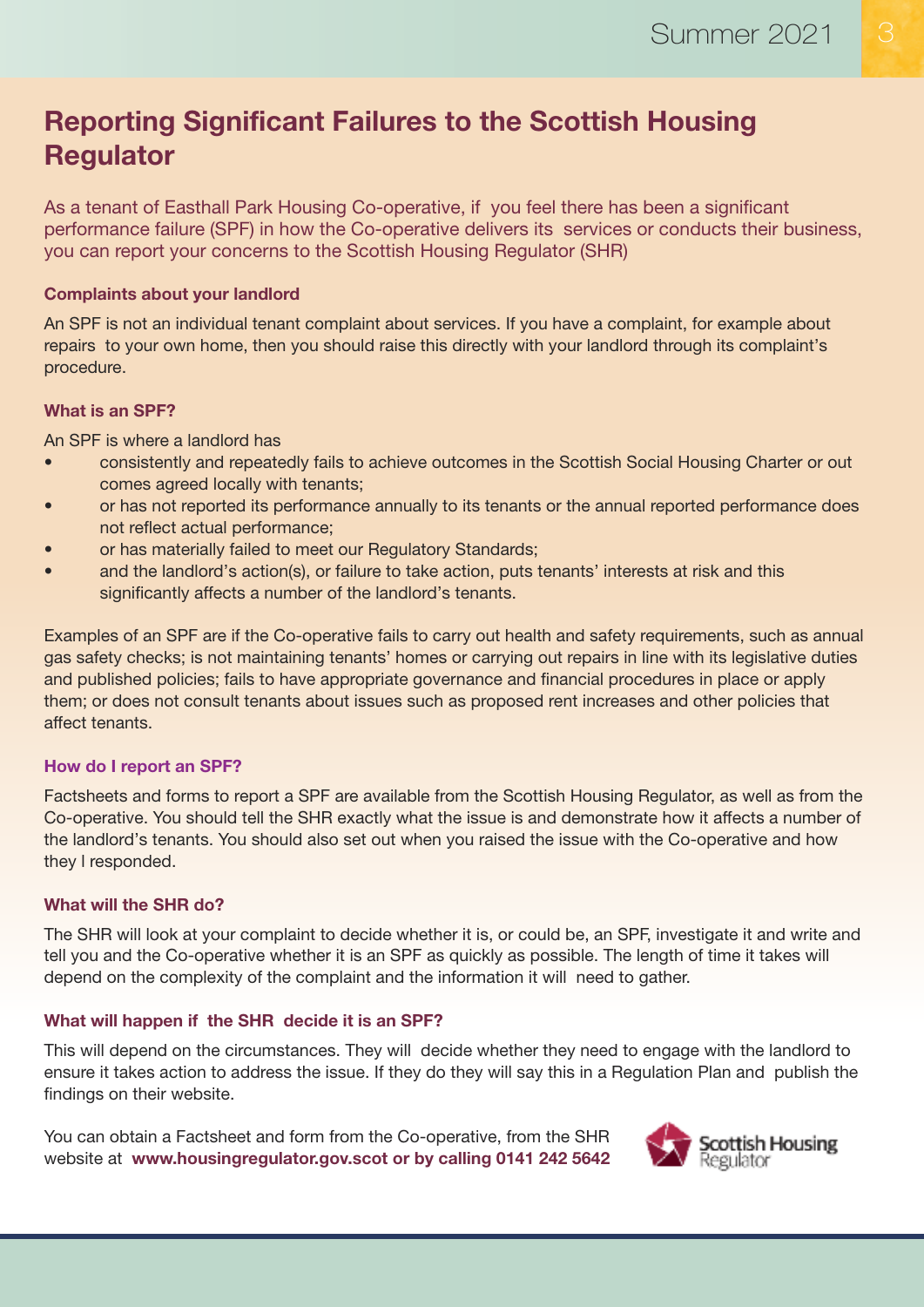# **GlenburnNews**

# **Easthall Residents Panel**

## **Did you know there is a Residents Panel at Easthall Park Housing Co-operative?**

As well as the Management Committee, the aim of the Residents Panel is to ensure that the people that use the services can inform how those services are delivered.

It's made up of local people living in Easthall and Kildermorie and meets every couple of months to discuss a wide range of topics important to them as residents.

The Panel decide what they want to look at, and the Co-operative will also suggest topics for discussion. Some of the items covered are:

- **• How rent is spent and question whether it is value for money?**
- **• How the Co-op deal with anti-social behaviour and neighbour nuisance, repairs and complaints about the service**
- **• How letters and information sheets are written and contribute to the Tenants Newsletter**

The Panel also scrutinises the Co-operative's performance in delivering services and can help in the preparation of the Charter Report to tenants which is issued each year.

There are no special skills or qualifications required; everyone's view is important, and training is offered if residents feel they need this. The meetings are informal and everyone is encouraged to take an active and positive part; afternoon tea and cakes are offered while chatting through the issues!

Some of the reasons people got involved are:

**"I wanted to make a difference to where I live and I know that I can improve things".**

**"I'm nosey and want to know that things are getting done when neighbours ask me"**

## **"It's an excuse to get out and meet other people living here"**

The Co-operative is actively looking to recruit new members for the Residents Panel. If you are interested in getting involved, even just occasionally, please contact your Housing Officer for an informal chat and more information.

# **Easthall in Bloom!**

## **Our annual garden competition is in full swing!**

We have many beautiful gardens that help to brighten up the Co-operative neighbourhood. Our judges have been out and about in Easthall and Kildermorie identifying our best gardens.

The winners will be announced at our AGM due to take place on the 6th September 2021 at 6.30pm. As well as prizes for the best gardens we also have Most Improved Garden Award.

The aim of the awards is to recognise and celebrate those residents who make

the area look nice and make a real difference to our community. Good Luck to our entrants!



# **Scottish Child Payment**

Scottish Child Payment helps towards the costs of supporting your family. It's a weekly payment of £10 that you can get for every child you look after who's under 6 years of age. You'll get the payment every 4 weeks if your application is successful.

#### **How to apply:**

Apply online: https://www.mygov.scot/ scottish-child-payment. Apply by phone: Call Social Security Scotland free on 0800 182 2222 to make your application over the phone. The opening times are Monday to Friday 8am to 6pm.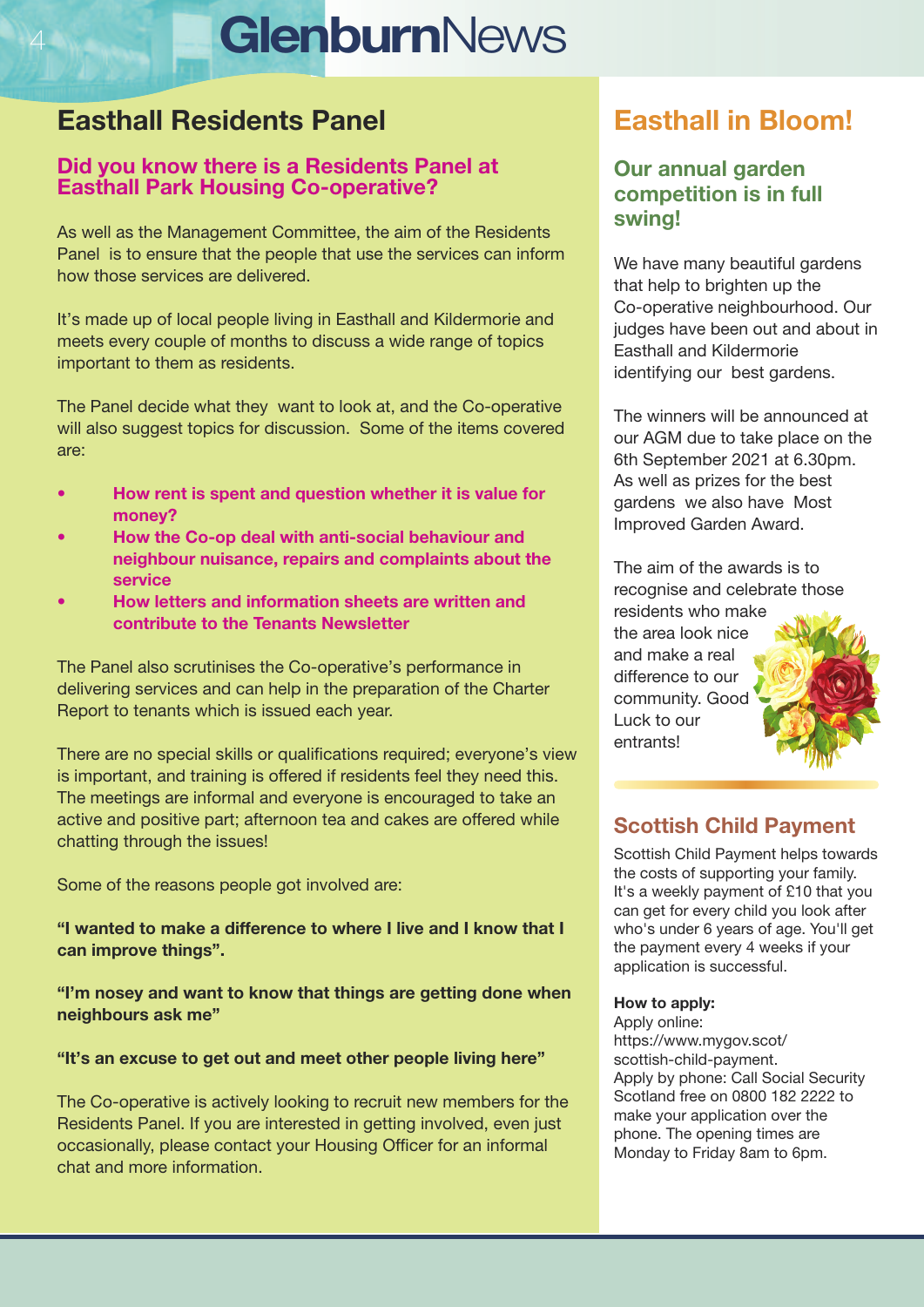# **Help with Self Isolation**

You could be eligible for £500 selfisolation grant if you are on a low income People on low incomes may be eligible to receive a £500 grant if asked to selfisolate. The Self-Isolation Support Grant will help those who would lose income if they needed to self-Isolate, such as those unable to carry out their work from home.

To be eligible for the grant you must:

- Have been asked to self-isolate by Test & Protect Scotland
- Be able to prove you have lost income due to self- isolation
- Be in receipt of a qualifying benefit such as Universal Credit, housing benefit or working tax credits or earn less than the real living wage

The grant is intended to support people who would otherwise struggle to be able to afford to comply with the requirement to self-isolate.

Applications can be made online at: https://www.glasgow.gov.uk or by contacting the Scottish Welfare fund on 0141 276 1177 and selecting option 1. Opening times are Monday to Friday 9am to 4pm.

## **Best Start Grant & Best Start Foods**

Best Start Grant and Best Start Foods are payments that help towards the costs of being pregnant or looking after a child.

Best Start Grant is made up of 3 one-off payments:

- Pregnancy and Baby Payment
- **Early Learning Payment**
- School Age Payment

#### **How to Apply:**

Apply online: https://www.mygov.scot/ best-start-grant-best-start-foods. Apply by phone: Call Social Security Scotland free on 0800 182 2222 to make your application over the phone.The opening times are Monday to Friday, 8am to 6pm.

# **Annual Lettings Plan 2020/21**

Each year the Co-operative agree a letting plan which sets out the proportion of lets we aim to make to each group within our allocations policy. In agreeing the letting plan we analyse applicant demand and need, and take account of legal and regulatory responsibilities and strategic priorities.

Along with all other housing providers in Glasgow, this includes agreeing with Glasgow City Council the proportion of lets we will aim to make to homeless applicants to help tackle the city's growing homeless challenge.

The table shows the targets we set for last year, how we allocated our houses and what we aim to achieve this year

| Group                                | <b>Targets for</b><br>for<br>2020/21 | Number &<br>percentage<br>of lets | <b>Targets</b><br>for<br>2021/22 |
|--------------------------------------|--------------------------------------|-----------------------------------|----------------------------------|
| <b>Group 1 homeless</b>              | 35%                                  | 6<br>23%                          | 50%                              |
| Group 2 urgent<br>needs              | 15%                                  | 1<br>4%                           | 10%                              |
| a) Housing list                      | 15%                                  | 9<br>33%                          | 10%                              |
| b) Transfer list                     | 5%                                   | $\overline{2}$<br>8%              | 5%                               |
| Group 4<br>unsatisfactory<br>housing | 15%                                  | $\overline{4}$<br>15%             | 10%                              |
| a) transfer list<br>(CHR partners)   | 2.50%                                | $\overline{2}$<br>8%              | 2%                               |
| b) other RSL/<br>Local authority     | 2.50%                                | $\overline{0}$                    | 2%                               |
| Group 6 general<br>needs             | 5%                                   | $\overline{2}$<br>8%              | 2%                               |
| Group 7 care<br>and support          | 2.50%                                | $\overline{0}$                    | 2%                               |
| Group 8<br>aspirational              | 2.50%                                | 1<br>4%                           | 7%                               |
| <b>Total</b>                         | 100%                                 | 27                                | 100%                             |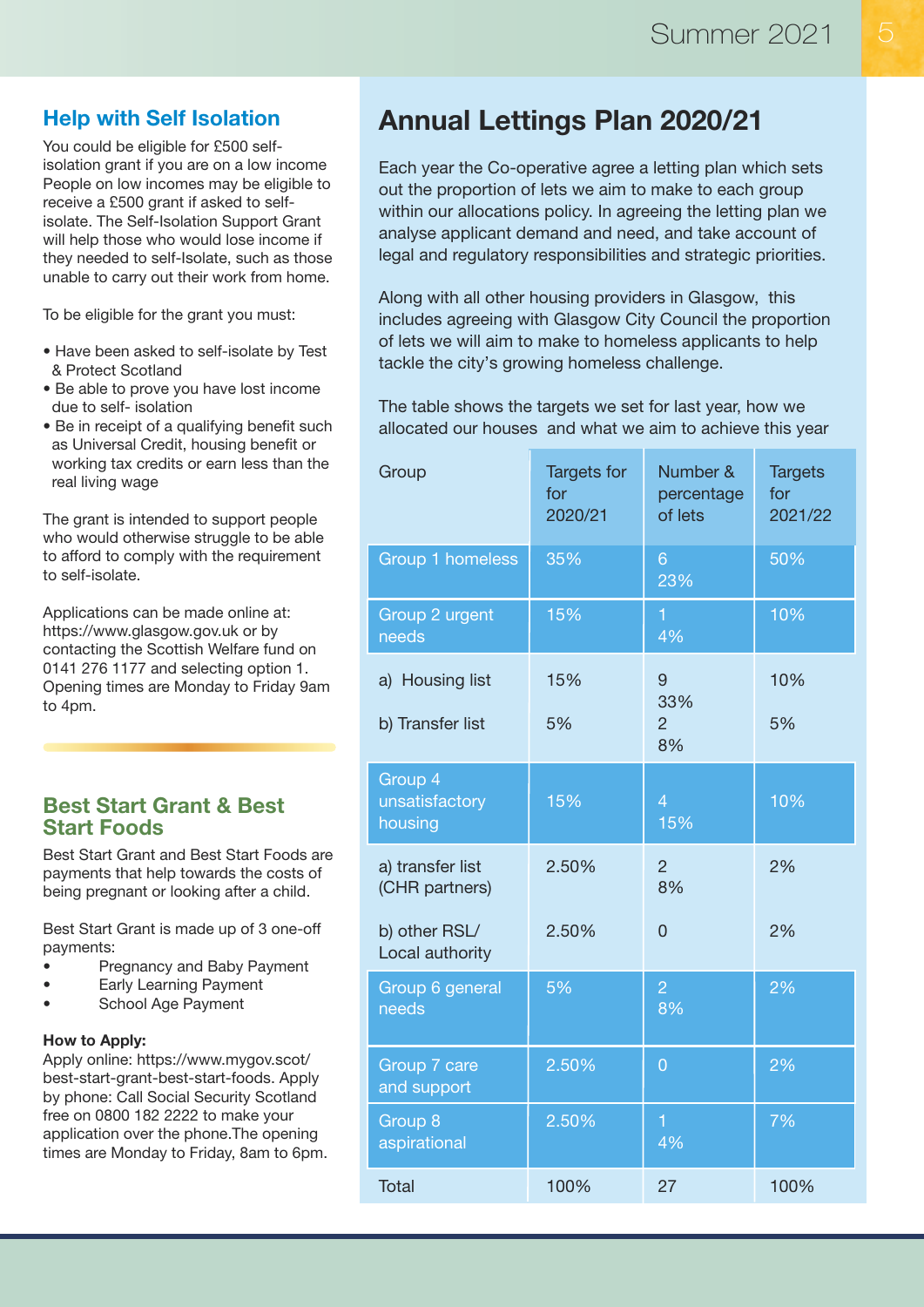# **6 GlenburnNews**

# **Quarter 1 Performance 2021/22**

**Our Quarterly performance is monitored using the RAG system of Red High Risk, Amber Low Risk and Green High Risk. There are no areas of high risks in Quarter 1.**

|                                | <b>KPI Target</b><br>for 21/22 | Outcome<br>2020/21 | <b>Trend</b> | Q <sub>1</sub><br>April –<br>June 2021 |
|--------------------------------|--------------------------------|--------------------|--------------|----------------------------------------|
| Current Tenant Arrears % and £ | 3.75                           | 3.45%              |              | 4.02%                                  |
|                                |                                | £94.254            |              | £110,987                               |

Our current tenant arrears have risen to 4.02% in Quarter1.The most significant increase occurs in our higher arrears bracket of over £1,000.

| Number of lets available                               | n/a    | 27     | 12     |
|--------------------------------------------------------|--------|--------|--------|
| Average number of days to allocate<br>empty properties | 4 days | 17.3   | 14.56  |
| % Rent Lost through houses lying empty                 | tbc    | 0.19%  | 0.06%  |
| Average Rent Lost through houses lying<br>empty $E$    | thc.   | £5,232 | £1,643 |

Time taken to allocate houses in Quartier 1 has reduced compared to our performance in 2020/21, despite having 12 properties to let in the quarter.

| <b>Total Number of ASB Complaints Received</b>                                       | n/a     | 71      | 28   |
|--------------------------------------------------------------------------------------|---------|---------|------|
| ASB Complaints resolved in timescales                                                | n/a     | 86%     | 100% |
| Emergency repairs- average time taken<br>to complete or make safe emergency repairs. | 4 hours | 2.85    | 2.22 |
| Non- emergency repairs- average days<br>taken to complete job.                       | 4 days  | 8.28    | 10   |
| Repairs completed Right first time'                                                  | 90%     | 79.74%  | 80%  |
| Percentage occupied houses with valid<br>gas safety certificate                      | 100%    | $100\%$ | 100% |

Our performance in completing non-emergency repairs continues to be a affected by the backlog of jobs held over from during stricter Covid restrictions and feedback from Contractors regarding difficulties in sourcing materials.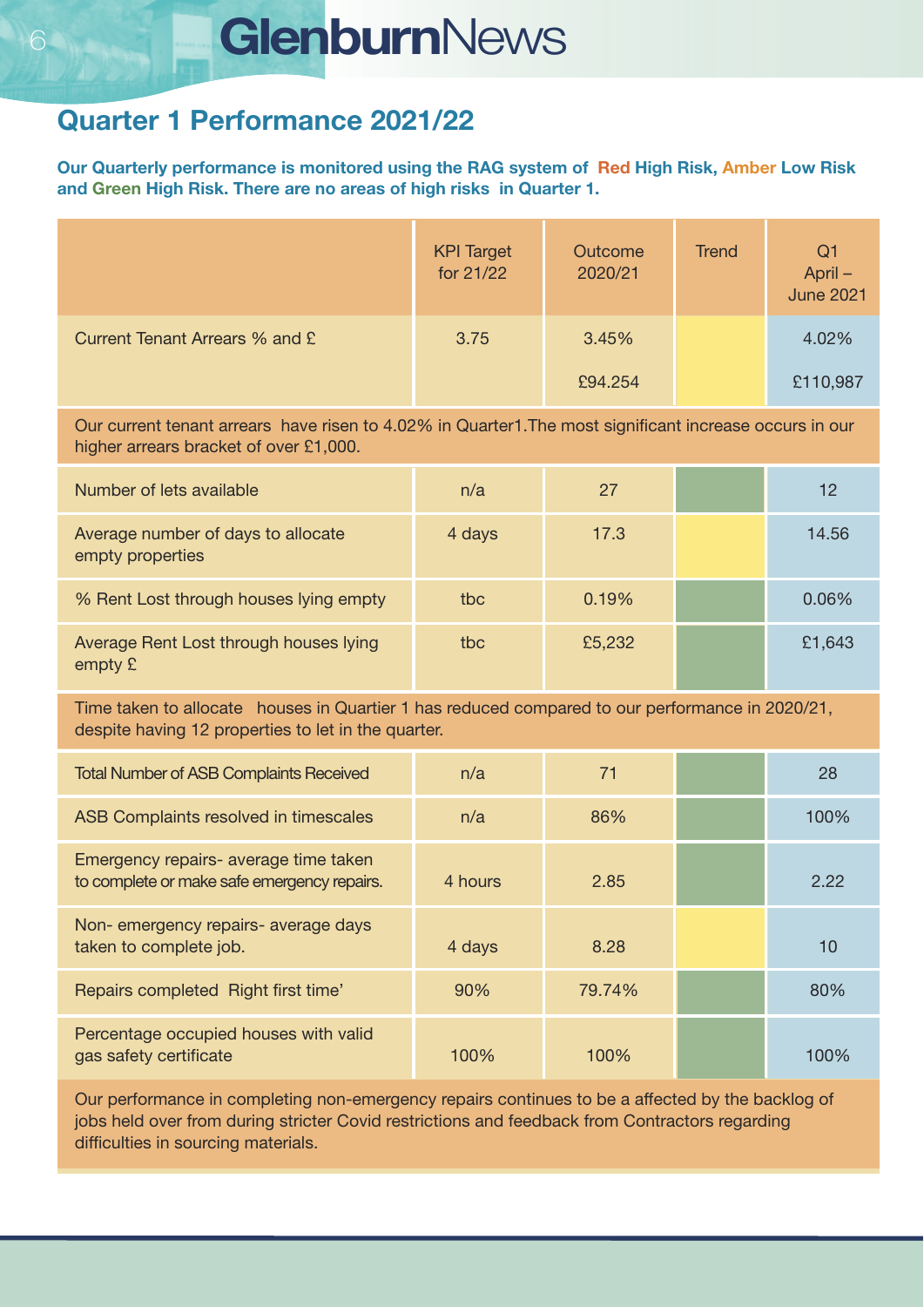# **Changes to Free Bulk Uplift Service by Glasgow City Council**



# **This is an important update regarding bulk uplifts in the Easthall area. Please read it so that you know what is happening with this service.**

In February last year just before lockdown began, Glasgow City Council made the decision to start charging residents for bulk uplifts.

These charges were introduced on 5th July 2021. There is an environmental reason behind why the council is changing its service : it aims to encourage residents to reduce the amount of waste they produce or find other ways for items to be re-used where possible.

The council believes that extending the useful life of bulky items will help reduce Glasgow's carbon footprint and help support the city's aim of becoming "carbon neutral" by 2030.

#### **What is meant by carbon neutral?**

It means offsetting the amount of carbon dioxide that an organisation like a council emits into the atmosphere by other means. Increased recycling and throwing away less are ways of achieving this offsetting.

Glasgow City Council have asked all housing providers to make you aware of the charges it has introduced for collection of bulky household waste. How to arrange a bulk uplift

- You can request a bulk uplift online by first registering with "myaccount". Details of how to do this is available at www.glasgow.gov.uk/ bulky waste
- You can also call the council on 0141 287 5700 on a Tuesday and Wednesday between 09.00am and 3.00pm.
- Payment can be made by credit or debit card via a secure site and will be taken upfront.
- You will be given an appointment for when the items will be uplifted. Please place the items out side your home or in your garden the evening prior to the uplift.

#### **The charges are as follows**

- **- £35 for up to 10 standard items**
- **- £35 for each large electrical item – these will be collected separately for recycling**
- **- Special large items such as marble fire places, sheds, cast iron baths will continue to be charged on a half hourly basis.**

The Co-operative is aware of the financial impact on tenants of paying for this previously free council service, as well as the potential detrimental effect on our estates.

We are currently looking at this issue and would really welcome your views on how the Co-operative can help.

If you have any bulky items to be removed from your home and still some life left in the, you can contact National Re-use who take items such as beds, sofas, tables, chairs and bikes that are in good condition, could be re-used. If they haven't been left outside and sofas and armchairs still have the necessary fire labels please donate. **Call 0800 0665 820 https://www.zerowastescotland.org.uk**

Or you can take your bulky items to the recycling centre at:

**Easter Queenslie Recycling Centre 90 Easter Queenslie Road Glasgow, G33 4UL**